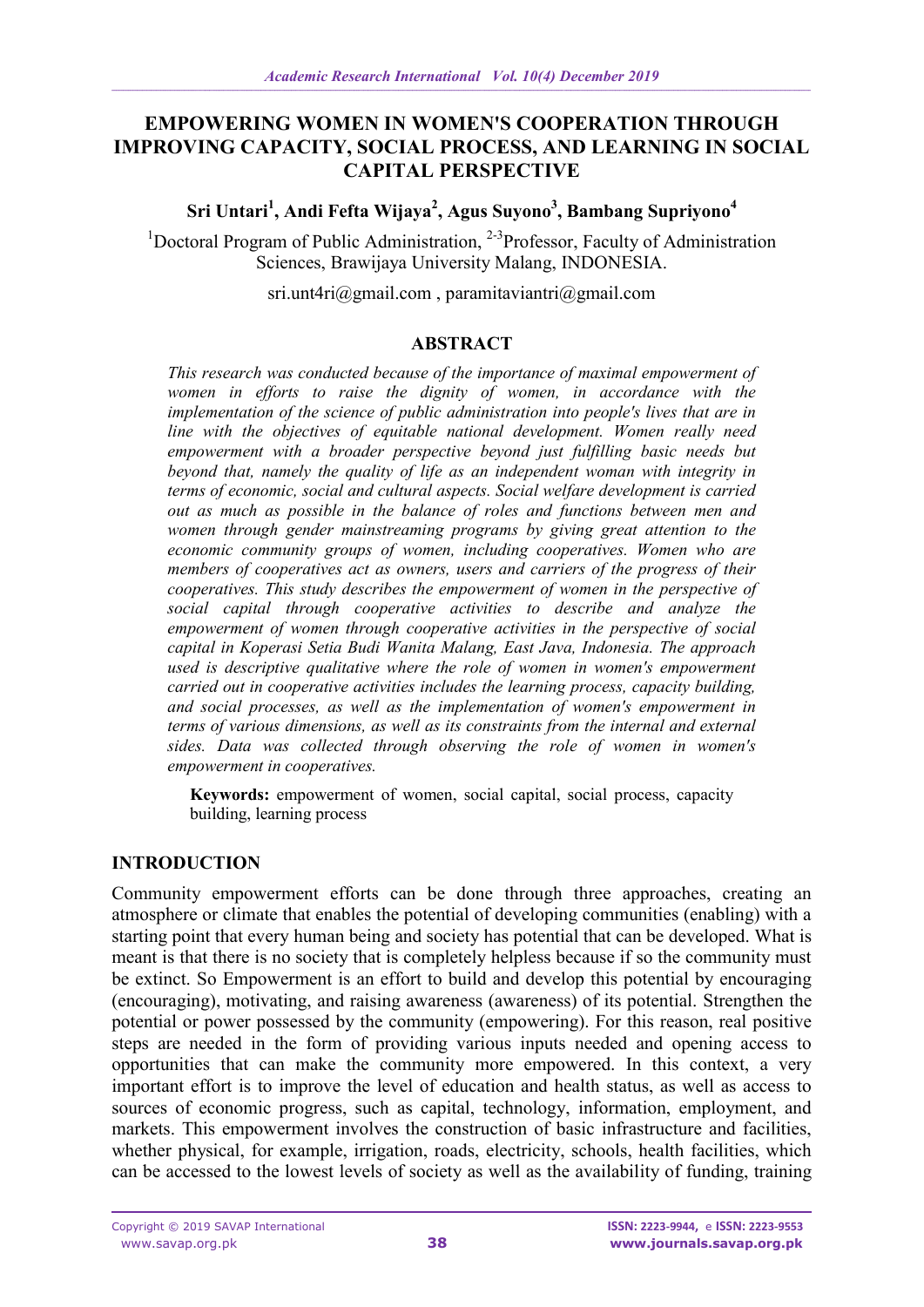and marketing institutions in rural areas where the most powerless populations are concentrated. For this reason, a special program is needed to reach the community at this level.

Empowering also means protecting. In the process of empowerment, it must be prevented the weak from becoming weaker, because they lack power to face the strong. Therefore, in the concept of community empowerment, protection and alignment to the weak is very basic. However, protecting does not mean isolating or closing oneself from interactions, because that will further dwarf the small and overturn the weak. Protecting must be seen as an effort to prevent unhealthy or unbalanced competition, as well as strong exploitation of the weak.

Empowerment does not only include strengthening individuals, but also various institutions (institutions), for example in the form of inculcation of modern cultural values such as hard work, frugality, openness, and a responsible attitude - to be part of the empowerment process. Likewise, empowerment also involves the renewal of social institutions and their integration into development activities and the role of the community in them, particularly those involving participation in decision making in the development process in their environment. On the basis of this view, community empowerment is very closely related to strengthening, civilizing, and practicing democratic values. In this context, Friedmann (1992) states "The empowerment approach, which is fundamental to alternative development, places the emphasis on autonomy in the decision-making of territorially organized communities, local self-reliance (but not autarchy), direct (participatory) democracy, and experiential social learning ".

From this description, it is clear that development strategies that are based on alignments and empowerment are understood as a process of transformation in the social, economic, cultural and political relations of the community. Structural changes that are expected are processes that take place naturally, ie those that produce must enjoy. And vice versa the app should produce. In the context of this thinking, various inputs, such as funds, infrastructure and facilities allocated to the community through various development programs must be positioned as a stimulus to accelerate the socio-economic activities of the community. This process is directed at increasing the capacity of the community (capacity building) through capital fertilization which is sourced from the surplus generated and in turn can create income that is enjoyed by the people. The transformation process must be driven by the community themselves. In order for this objective to increase community capacity to succeed, according to Kartasasmita (1996), financial assistance, facilities and infrastructure must be managed in an orderly and transparent manner by adhering to five main principles, namely: (1) easily accepted and utilized by the community as implementers and managers (acceptable); (2) can be managed by the public openly and can be accountable (accountable); (3) provide adequate income and educate the public to manage activities economically (profitably); (4) the results can be preserved by the community itself so as to create capital fertilization in the container of local socio-economic institutions (sustainable); and (5) fund management and preservation of results can be easily rolled out and developed by the community in a wider scope.

### **LITERATURE REVIEW**

Social capital (social capital) is created by the existence of a tradition in people's lives which is the basis of the rules of individuals and community organizations in everyday life. Apart from that, norms sometimes arise due to the existence of religious authority. According to Fukuyama (1999), norms are part of social capital (social capital) that arises not created by bureaucrats or governments, traditions, history, charismatic leaders who usually make about how to behave, but social capital (social capital) arises spontaneously in that group. The benefits of social capital in the context of creating information rules governing personal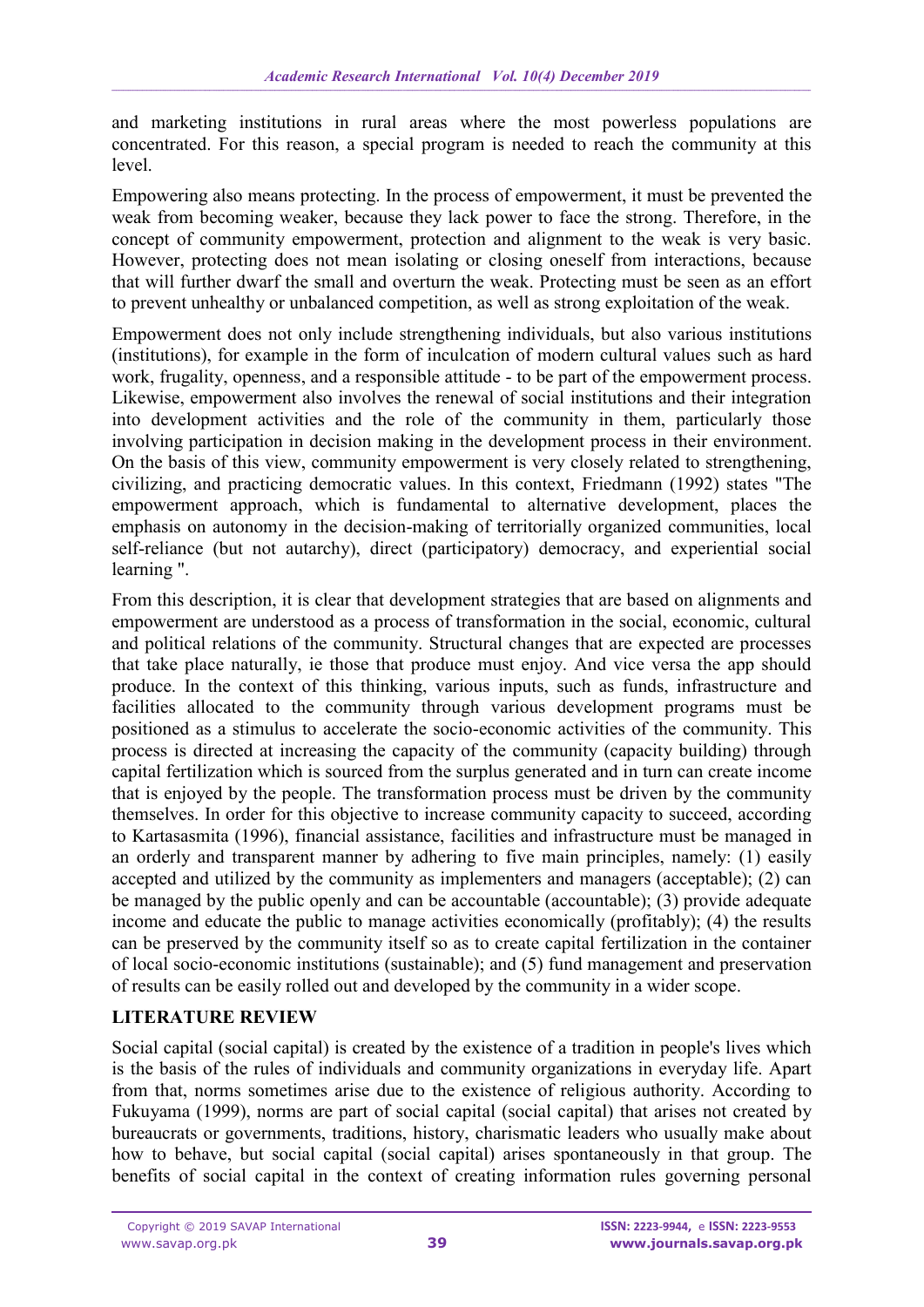interests and group interests. Social capital an instantialed set of informal values or norm shared among members of a group that permints to cooperate among them. If members of the group come to expect that others will behave reliably and honestly, then they will come to trust one another. Trust act like a lubricant that makes any group or organization run more efficiently.

Social capital is a capital of social relationships which will provide, if necessary, useful 'supports': a capital of honourability and respectability which is often indispensable if one desires to attract clients in socially important positions, and which may serve as currency, for instance in a political career. Social capital is an attribute of an individual in a social context. One can acquire social capital through purposeful actions and can transform that capital into conventional economic gains. The ability to do so, however, depends on the nature of the social obligations, connections, and networks available to you (Piere Bourdieu, 1986).

I argue that social capital is most usefully viewed as a system of interpersonal networks. There is no single object called social capital, there is a multitude of bits that together can be called social capital. Each bit reflects a set of interpersonal connections. Just as the productivity of manufactured or natural capital goods depends upon the use to which they are put, the worth of social capital depends upon the kinds of activities in which members of networks are engaged. This is why writings on social capital so frequently have been studies of institutions. A glue that holds societies together is generally recognized as necessary to a functional social order, along with a certain degree of common cultural identifications, a sense of belonging and shared behavioral norms. This intenal coherens helps to define social capital. Without it, society at large would collapse, and there could be no talk of economic growth, environmental sustainibility or human well-being.(Partha Dasgupta, 2003).

## **METHOD**

The study adopted qualitative research; this study is descriptive in empowering women in women's cooperation through improving capacity, social process, and learning in social capital perspective.

Data collected by observing each phenomenon related to the focus of the research that occurs in the field. Observing researchers can directly follow developments in the field orr observe indirectly by obtaining information through electronic media or newspapers. This research entitled empowering women in social capital perspective makes more observations leading to direct observations in the field centered on the process of implementing empowerment. However, researchers will not forget the other theoretical side to support observation while in the field. Observation techniques can be done simultaneously during interviews, taking documentation and field surveys. In this technique the researcher makes observations of the phenomena, events, attitudes and behavior of the respondents carefully and accurately. The observation technique used by researchers in this study was non-participation observation. Non-participation observation is the researcher does not involve himself in the observed environment so that it does not affect the object of observation and the researcher only acts as a data collector. Observations were made when researchers conducted interviews with a frequency of at least once. When conducting observations, the duration of observation time used by researchers is 30 minutes or more. When observing researchers use supporting tools that include field notes and stationery used to record important things obtained by researchers in the field. Before conducting interview activities, researchers first create an interview guide (interview guide). Interview guidelines are guidelines for questions asked when conducting interviews with related parties. The frequency of interviews was done one or more times, until the researcher found information saturation. Interviews are conducted with a duration of 30 minutes or more to explore information related to the implementation of women's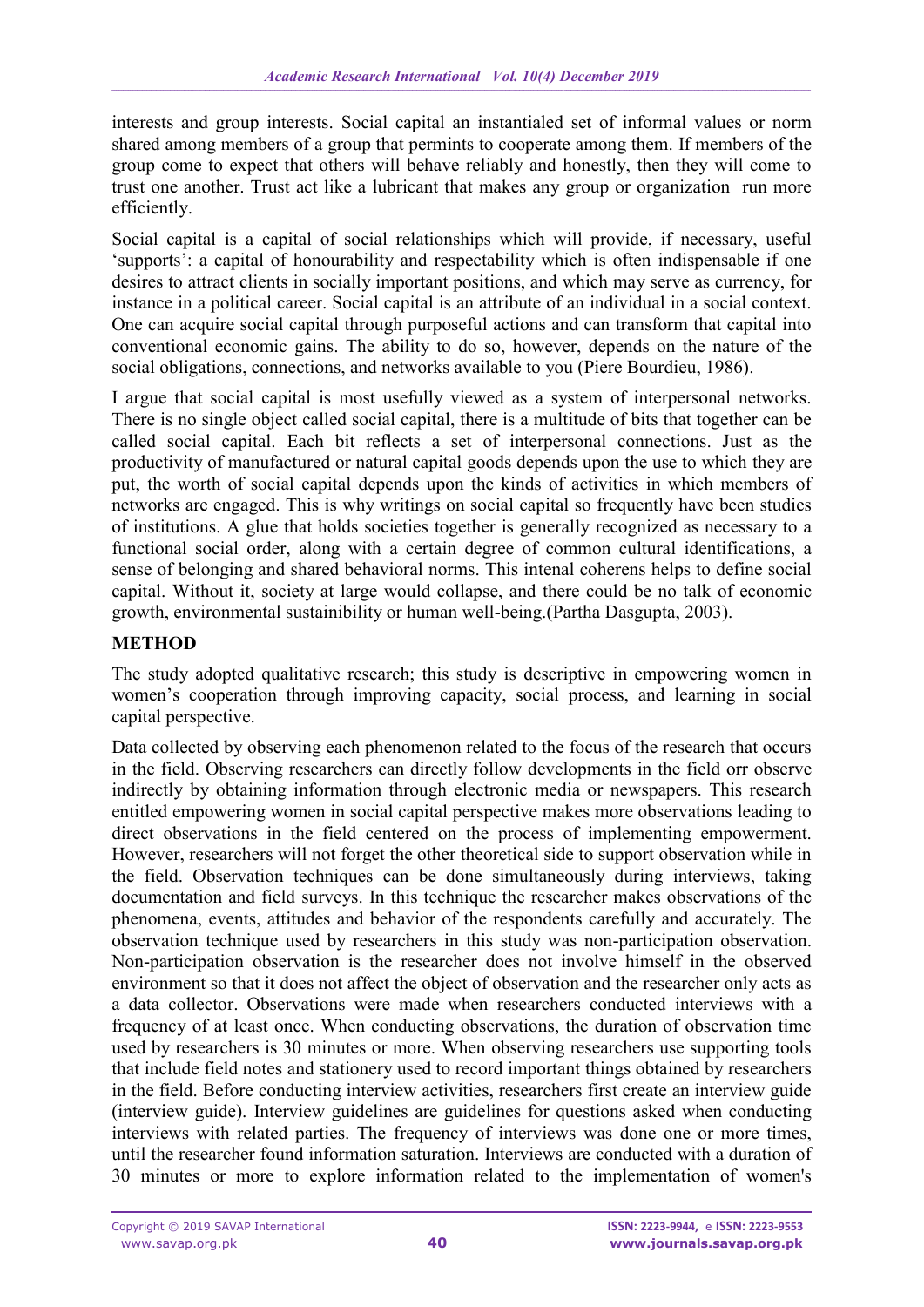empowerment. In this case the researcher uses supporting tools in the field notes and stationery as a helper to record important things that are found in the field. In this interview techniques researchers must carefully and thoroughly in the hear and record the information submitted by informants.

## **FINDINGS AND DISCUSSION**

Based on the results of observations, interviews, and documentation in this study, researchers can find out how the role of women in the implementation of women's empowerment in the perspective of social capital in cooperatives. Since its pioneering period, the role of women has been started from as the originator of the idea of efforts to empower women in the form of womens groups that were upgraded to become the embryo of the establishment of cooperatives. The positive things in the womens gropus that become reflections that produce the thought that in the womens groups there are several elements, namely trust, group life, voluntary of their own volition, deliberation, and the initiators, implementers, and participants are all women. Women actually want to have a place for self actualization, womens groups is the right forum or forum for them because it is not structured, flexible, and can also be a means of their recreation to develop same sex relationships and communication. Furthermore, the form of cooperative was chosen because it is a container that is in accordance with these aspirations.

Furthermore, Koperasi Setia Budi Wanita Malang developed and became a place for women to work. The women in this cooperative build their own empowerment efforts so that they can elevate the dignity of women by implementing a joint responsibility system as a vehicle for communication and joint effort. In a cooperative, all members are grouped in a certain number and based on the adjacent residence so that it is easy to manage, control and provide education.

Cooperatives basically become an instrument of struggle to educate women. All members are women, adhering to the members' principle. In other words from-by-for women. Women in Koperasi Setia Budi Wanita Malang consciously make efforts to empower women through various activities within the cooperative. Members are taught how to organize well, manage businesses properly, and are encouraged to develop by continuously learning and communicating in a large community. Members with diverse backgrounds in their lives, as a whole, are expected to develop and have a better level of life after being active as members of a cooperative.

Based on observations, interviews, and documentation, researchers found that in 2018, the Setia Budi Wanita Malang Cooperative through the Research and Development division under the Learning Center Unit had conducted an internal census of all its members to see if there were changes in the quality of life between before becoming a member and after a member of the Malang Setia Budi Wanita Cooperative. Koperasi Setia Budi Wanita gives a very large portion of attention to members' education and training programs. Various types of education and skills training programs are provided to be attended by as many members as possible. Koperasi Setia Budi Wanita Malang is very confident that the future of this cooperative depends on the level of quality of the education of its members.

Based on observations, interviews, and documentation, researchers analyzed stages Koperasi Setia Budi Wanita Malang recorded in this study described a life of learning dynamics from time to time. Every stage since pioneering always illustrates that they learned how to survive the pressures of the times. They learn to set up cooperatives until they get a Legal Entity. With all the capabilities possessed with the spirit to advance women through cooperatives, all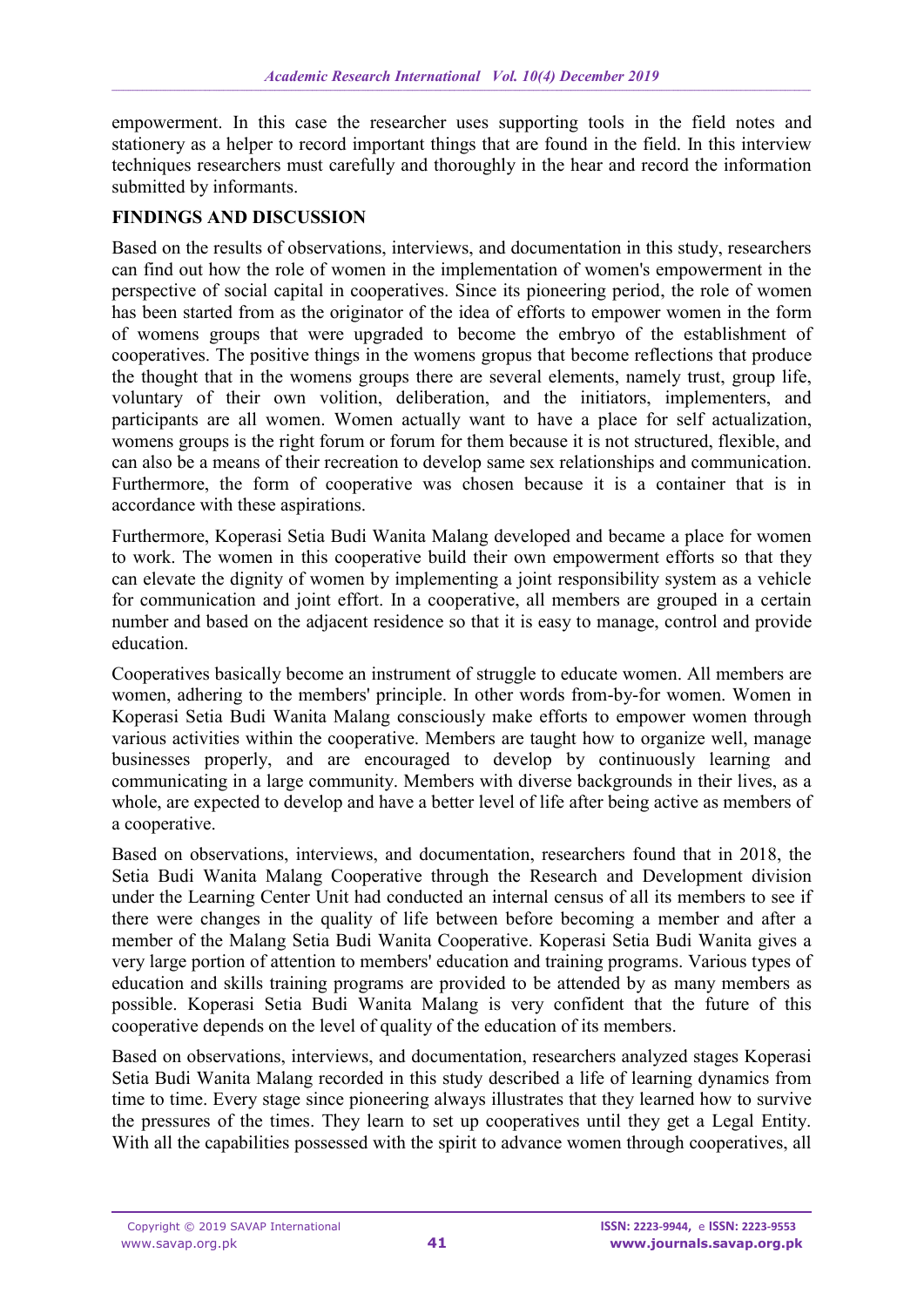members and management of cooperatives then develop cooperative businesses to the fullest extent.

Capacity building at Koperasi Setia Budi Wanita Malang, has been running for a very long time. Members' meeting in 2006 actually delivered Koperasi Setia Budi Wanita Malang to fill in new pages of her life. At the Members' Meeting Discussing the Management Accountability Report and the Supervisory Results of the 2005 Financial Year, there was a meeting agenda on the election of the Management. The process of the Member Meeting goes smoothly with all its dynamics. On the agenda of the election process of the board, the Members Meeting forum calls for a change of Chair and unanimously elects a new Chairperson. Overall, the Members Meeting forum maintains two old administrators and appoints three new managers so that there are five of them.The new management immediately moved with a new paradigm, all Field Assistance Officers who were also expiring their contracts were immediately reappointed without exception to continue their duties in the field of coaching members. There are two initial management slogans for this period, namely "Rearrangement" and "Image Recovery". Management improvement is carried out in all fields through various education and governance arrangements, and relations with outsiders are immediately developed to the fullest extent. One of the big things that had been conceived as limited in informal discussions that year was about the dream of being able to own a building.

In April 2006, there were two major events that marked the liquidation of the Koperasi Setia Budi Wanita Malang, relationship with the outside world. The first was the Mayor of Malang, Peny Suparto, present in educational activities for members located in the Malang Social Service Building. This momentum is a historical event, when it was the first time the Koperasi Setia Budi Wanita Malang was attended by a State Official after 23 years of being blacklisted by Bank Indonesia, which throughout the dark blacklist was never visited by state officials. The activity seemed to open the veil that there are large assets in Malang that have not been touched by state officials, and the Mayor of Malang, Sup Suparto, said that he would pay great attention to the existence of the Koperasi Setia Budi Wanita because it was very clear all the people in this cooperative have struggled to get out of long difficulties. The activity also became an important momentum in the field of institutions, especially education, where the meeting was packaged in a workshop which was also attended by academic practitioners from state universities who had great attention to Indonesian cooperatives, as well as by leaders of the cooperative movement in East Java including from the secondary who always accompanies the management of Pusat Koperasi Wanita Jawa Timur (Puskowanjati). Then the Board of Directors' expert staff were immediately appointed to help research and provide input on improving the cooperative's identity-based management, which subsequently became the forerunner to the birth of the Learning Center unit. In the first six months of his presidency, the management expert staff was tasked with carrying out excavations, assessments, and observations of all the strengths, weaknesses, opportunities, and threats that existed, then formulating various proposed improvement programs in various fields both short and long term.

In 2008 capacity building was improved in the form of better member services by opening health service clinics in collaboration with doctors in the city of Malang. Members receive free health care facilities. Some foreign guests also visited the Koperasi Setia Budi Wanita Malang. There was a visit from East Timor for a comparative study of the joint responsibility system, and there was also a visit from Robby Tulus from the International Cooperative Alliance. This visit from foreign guests shows that the revival of the Koperasi Setia Budi Wanita Malang is very meaningful for cooperatives. There is a clear acknowledgment from overseas parties about the existence of this cooperative.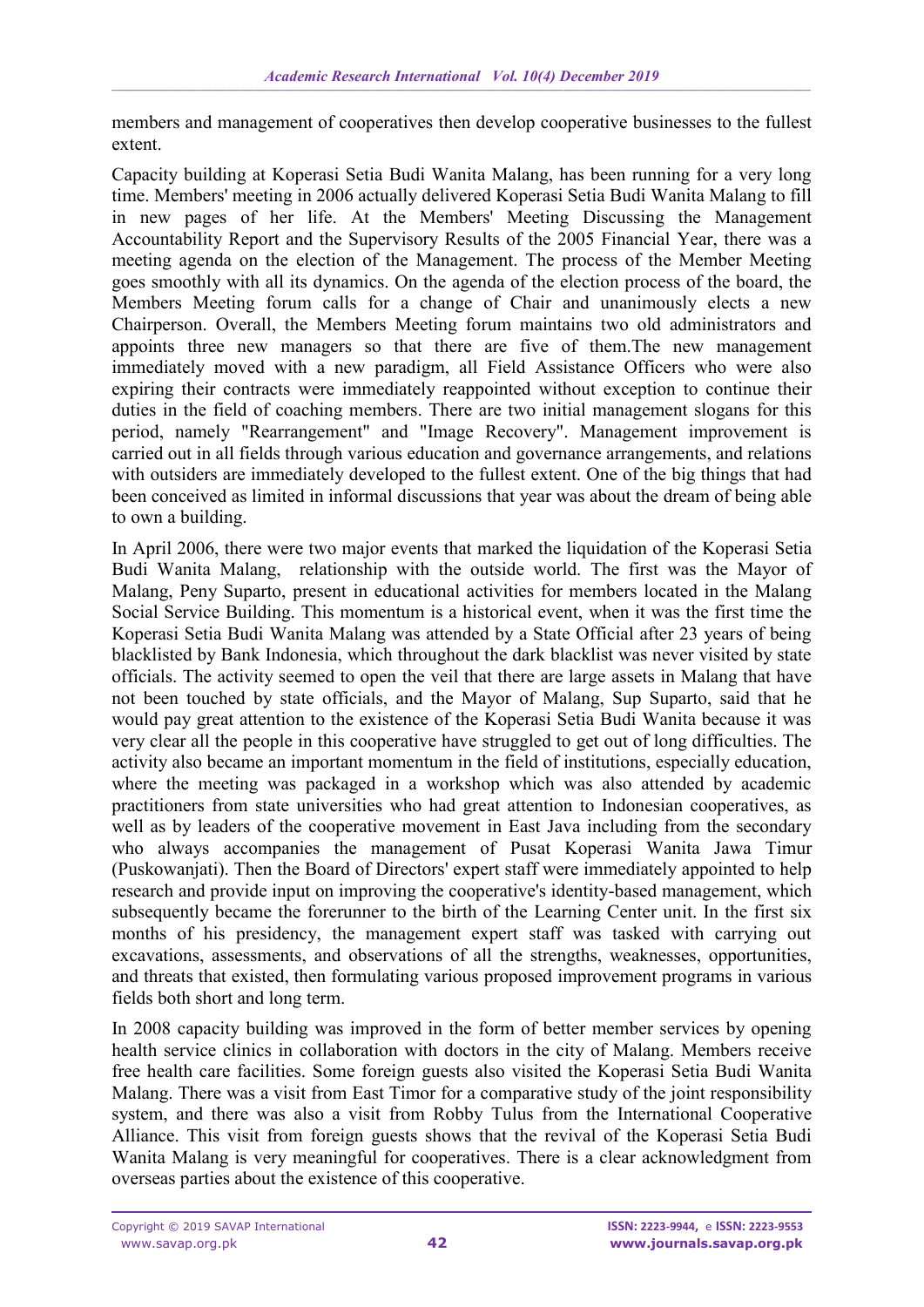### **CONCLUSION**

Women's empowerment has been carried out by the women themselves in the Koperasi Setia Budi Wanita Malang, since it was pioneered in 1954 in a mutual cooperation culture which was applied in a joint responsibility system in a firm and consistent manner. All the struggles undertaken to achieve great success at this time, become a best practice experience in the world of women's empowerment as a valuable experience of struggle by women that is not easy. The researchers noticed that in the life of Malang Koperasi Setia Budi Wanita Malang have a very long process to build trust and norms of capital to get through life. Researchers learned that the confidence level member grown since the beginning by building norms and values in activities always involve a lot of people. Interactive group meetings and discussions and solving various problems together become a social process that is never separated from the life of cooperatives. In the values and principles of joint responsibility, constructed values and norms that gave birth to trust each other's life through the life and social interaction.